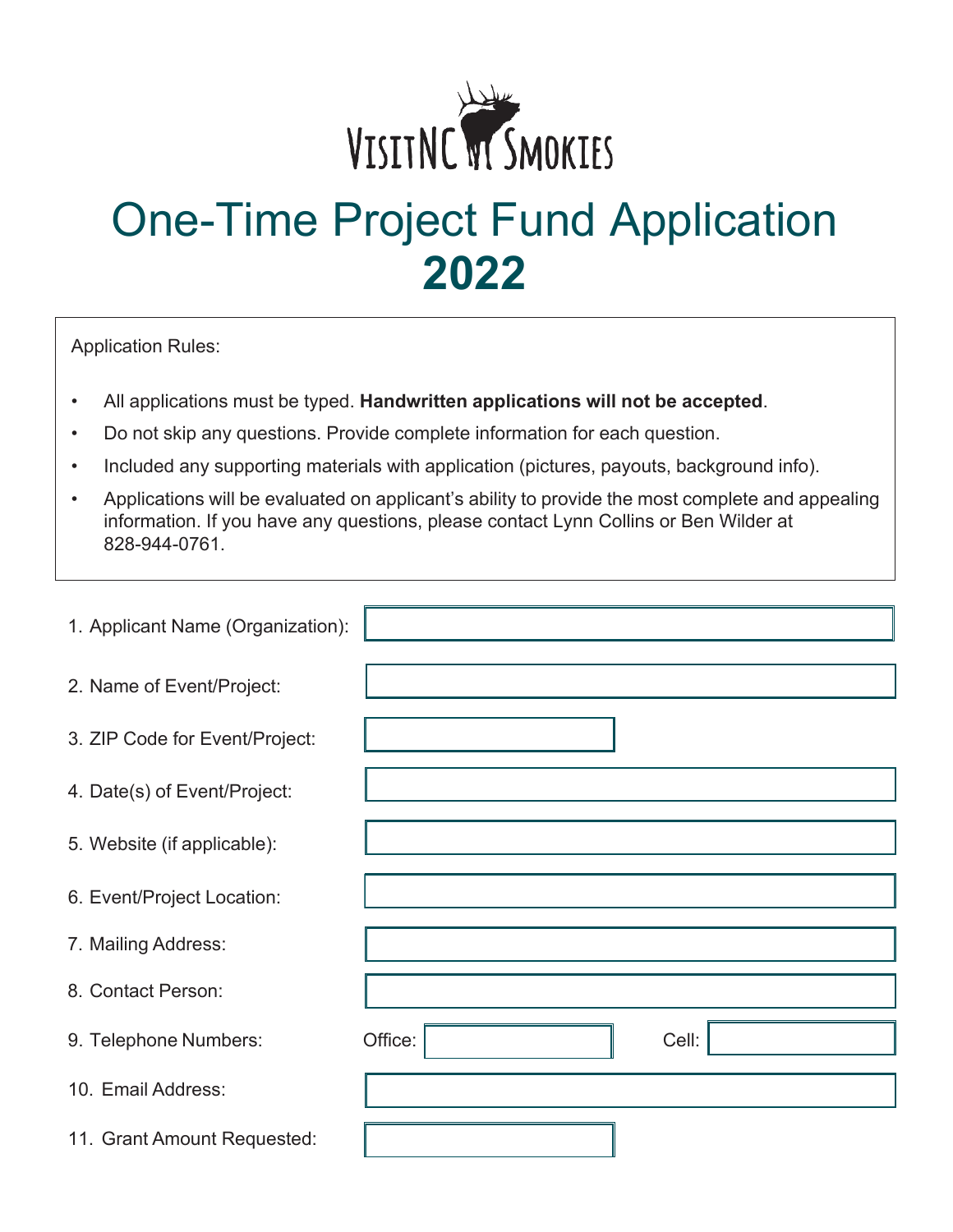12.Briefly describe your project. (If you have any drawings, photos or renderings, please submit with application.

13.Does a similar project already exist in Western North Carolina or Haywood County? Please describe how your project will attract visitors and create room nights.

14.Will this project include a marketing plan? How much do you plan to invest annually on marketing more than 50 miles away from Haywood County?

15.Has a feasibility study been completed? YES or NO If yes, please submit with application.

YES | NO

16.What is the total budget of your proposed project?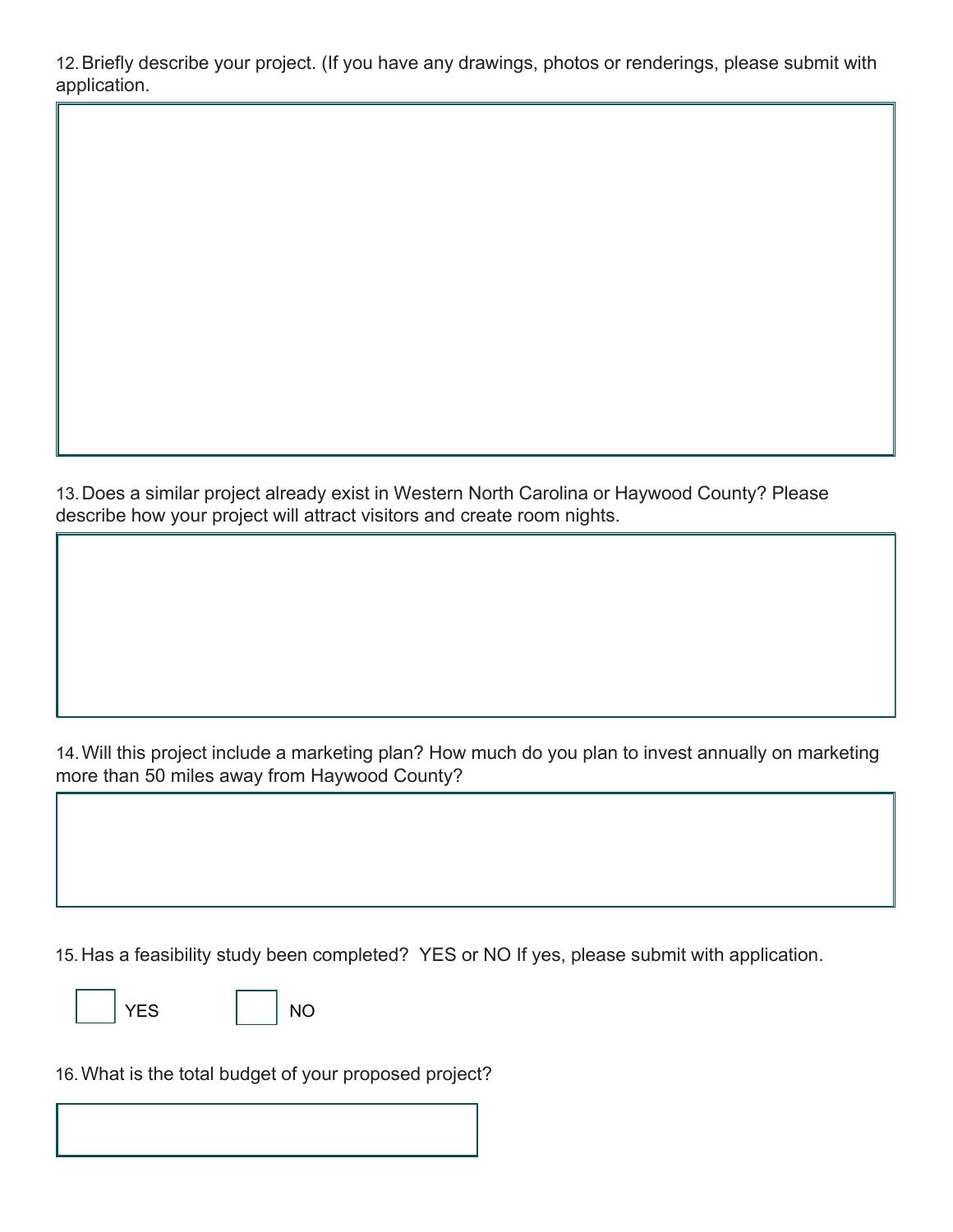17. Will you secure at least the same amount of funding you are applying for? Must be a 50%.





18. If you receive OTPF funding, will it be the first funding committed for this project?



NO

19. LIST the current funding for your project:

| Source | Amount | Secured | Pending |
|--------|--------|---------|---------|
|        |        |         |         |
|        |        |         |         |
|        |        |         |         |
|        |        |         |         |

20. How many guests or visitors do you expect to come to your project once completed?

| Year 1 | Year 2                                               | Year 3 |  |
|--------|------------------------------------------------------|--------|--|
|        | 21. Explain how you came up with your numbers above. |        |  |
|        |                                                      |        |  |
|        |                                                      |        |  |
|        |                                                      |        |  |
|        |                                                      |        |  |

22. Projected break ground date? 23. Completion date of project? 24. If different, projected opening date?